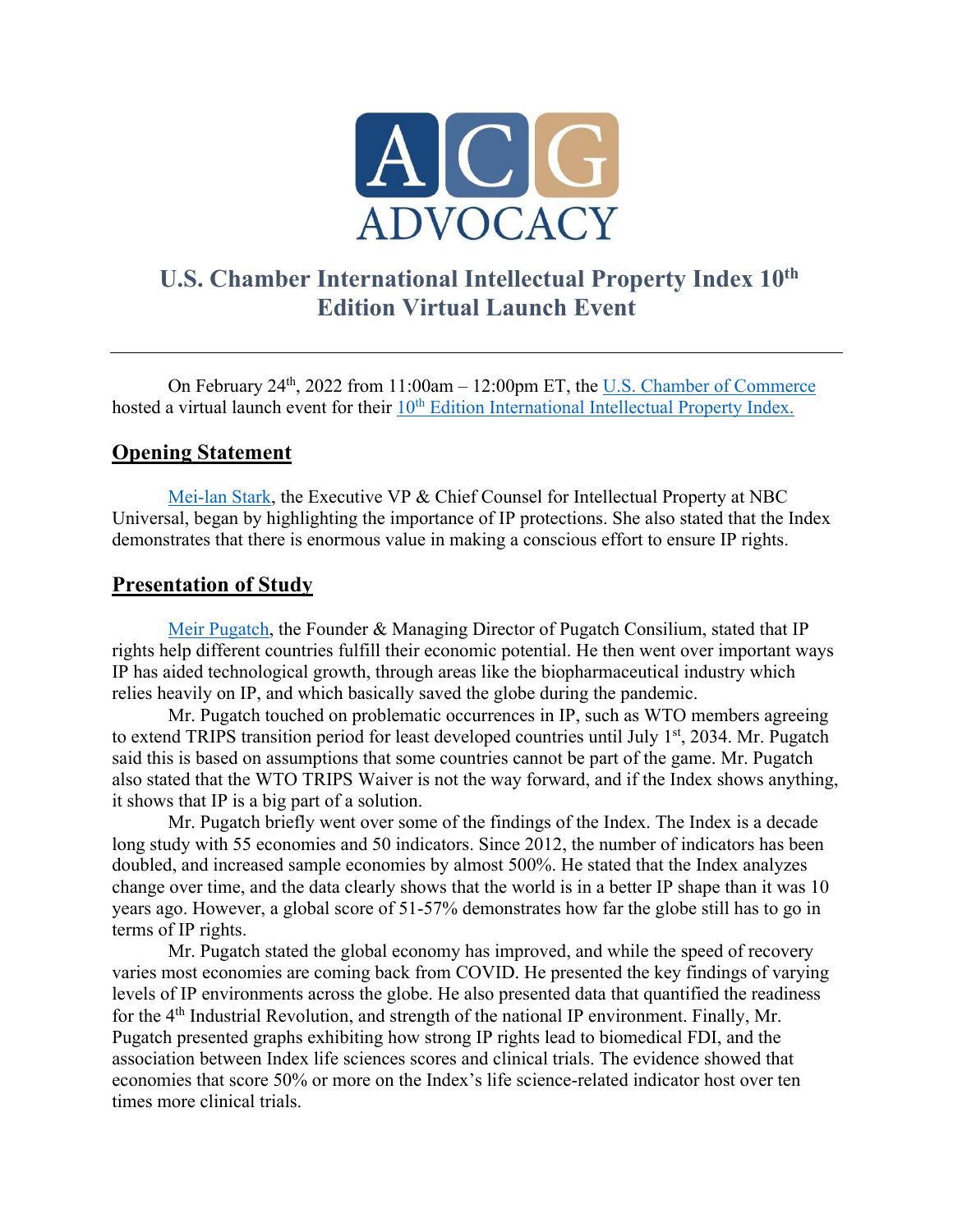Mr. Pugatch concluded by stressing how IP-intensive industries are part of the solution to rebuilding national economies in a post-COVID world: the share of U.S. GDP from IP intensive industries is almost 40%.

# **Q & A**

The presentation continued with a "fireside chat" with Jen Walton (Head of Office and VP of U.S. Government Relations at Pfizer) and Tim Moss (Chief Executive and Comptroller General for IPO in the UK).

**Q:** Why has the UK prioritized creating a gold standard IP framework?

**A:** It's incredibly important that this is a priority. IP is central to how people protect their rights. We want to focus and prioritize the issues in this space—we've been prioritizing where we can make the biggest impact. Our strategy has three elements: partnership, education, and leadership. We're working with other offices and agencies to ensure that we can go forward. Education is key.

**Q:** Are there any other strategies to ensure the UK continues to be a leader in IP enforcement? **A:** We want to work closely with colleagues internationally. IP is a global issue, it knows no international bounds. We want to foster the best environment to protect IP.

**Q:** Countries with the greater IP frameworks perform better economically. Are there policy areas that we can focus on to improve that?

**A:** Creating an ecosystem that fosters IP rights is hugely important to that. The central element is based on people recognizing IP as an intangible asset that enables businesses to grow. We've been looking at policies in IP and finance to show people how IP can be treated as an asset in that field. We also have IP audit and IP access programs with businesses to show them how IP can be an asset. We want businesses and individuals to really understand IP.

**Q:** In terms of underrepresented communities—the Global Innovation Society has focused on how to create equal opportunities. How has this been a focus for you?

**A:** Everyone is creative, and we need to make sure the IP system really works for everybody. We've published really key reports on IP around women and ethnicity to see where the IP doesn't work for individuals in these groups. We want IP to be inclusive, and central to that is collecting the right data and the right information. We look at areas where we can improve—who we can recruit—to make sure we're attracting people from all sectors of society. We want to eliminate unconscious bias. We've been involved with Code First Girls, to get women interested in coding. We're also involved with IP Inclusive looking at inclusion issues across the whole of the IP profession, among others.

### **Closing Remarks**

Patrick Kilbride (Senior VP Global Innovation Policy Center for the U.S. Chamber of Commerce) made closing remarks. Mr. Kilbride stated that the Chamber of Commerce has been able to provide real-time solutions in IP. He stressed that IP is a means to an end not only in economic impact, but also in economic functions. There are two functions at play here. The first